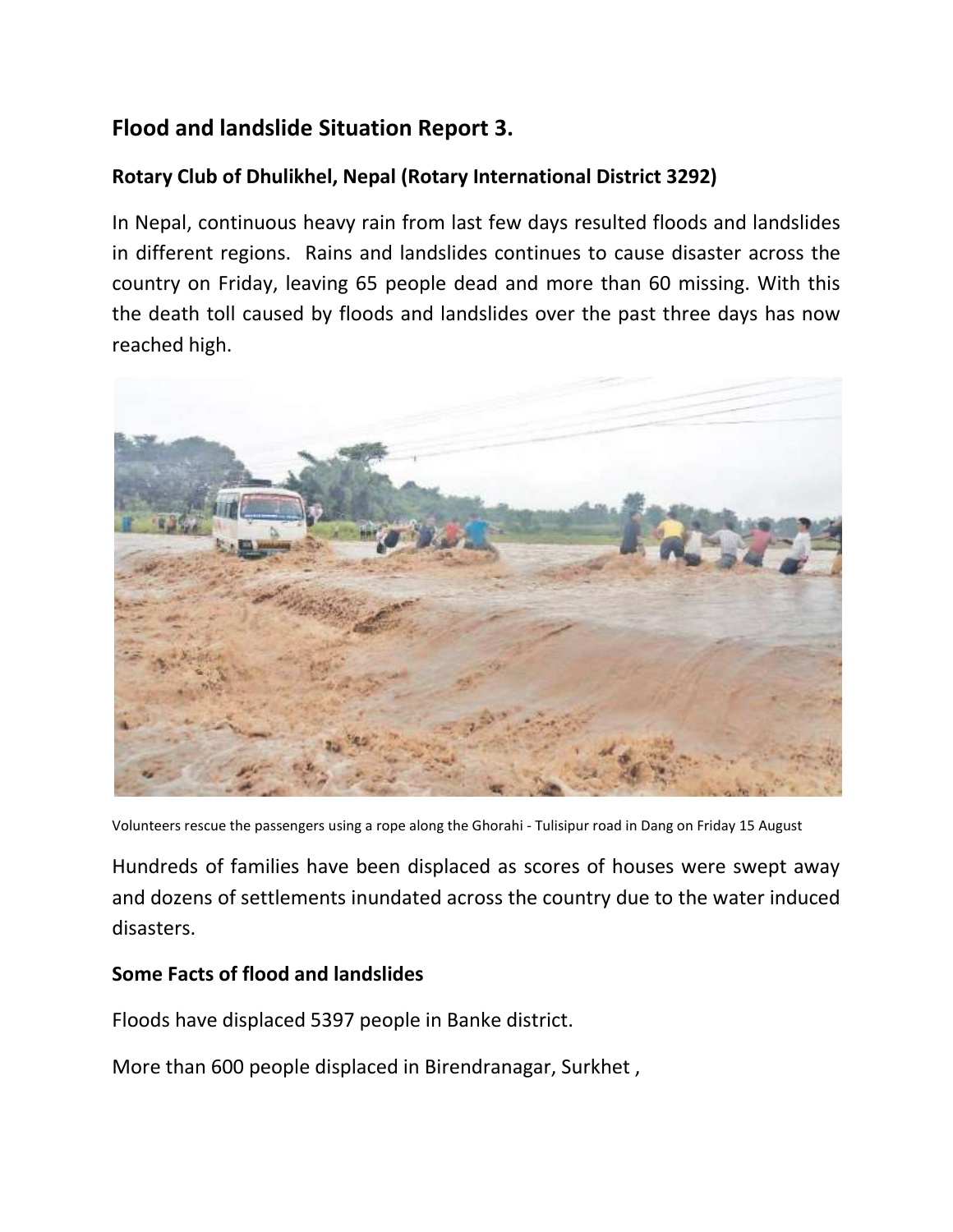1400 houses damaged in Bardiya district.

9 houses in Martadi,Bajura swept away.

Landslide in Mugling- Narayanghar disrupted vehicular movement.

22 house damaged in Ratnanagar, Chitwan.

36 missing and 18 people dead in Surkhet district.

3 school building damaged in Jagarkot.

Families of 45 houses displaced in Dodhara and Chadani of Kanchanpur.

500 families were displaced affected by kamala river flood in Sihara district.

21 families homeless in Khotang district due to landslide.

Floods in the Leuti Khola in Dhankuta swept away 50 metre long diversion blocking transport in Dhankuta, Teharathum, Bhojpur and Sankhuwasabha. Hundreds of vehicles and passengers have been stranded.

6 missing in Dang and road transportation is blocked.

3 people buried in Gorkha when school buliding collapsed.

2 people killed in landslide in Rolpa district.

Major rivers of Nepal flowing above danger mark including Karnali, Rapti, Koshi and Narayani.

Many victims still not rescued and survived difficult situation and starving.

Local Rotary Clubs, Government Agencies and NGOs trying to help survivors by providing food and temporary shelter. Need is very big and more support requested

*Source ( Newspapers Kantipur,Nagarik Nepal Government and Rotary Club of Dang, Tulsipur and Dhangadhi) Image credit (Kantipur, Nagarik and Kathmandupost)*

Reported by : Ashok Kumar Shrestha, Assistant Governor Zone 19, D 3292